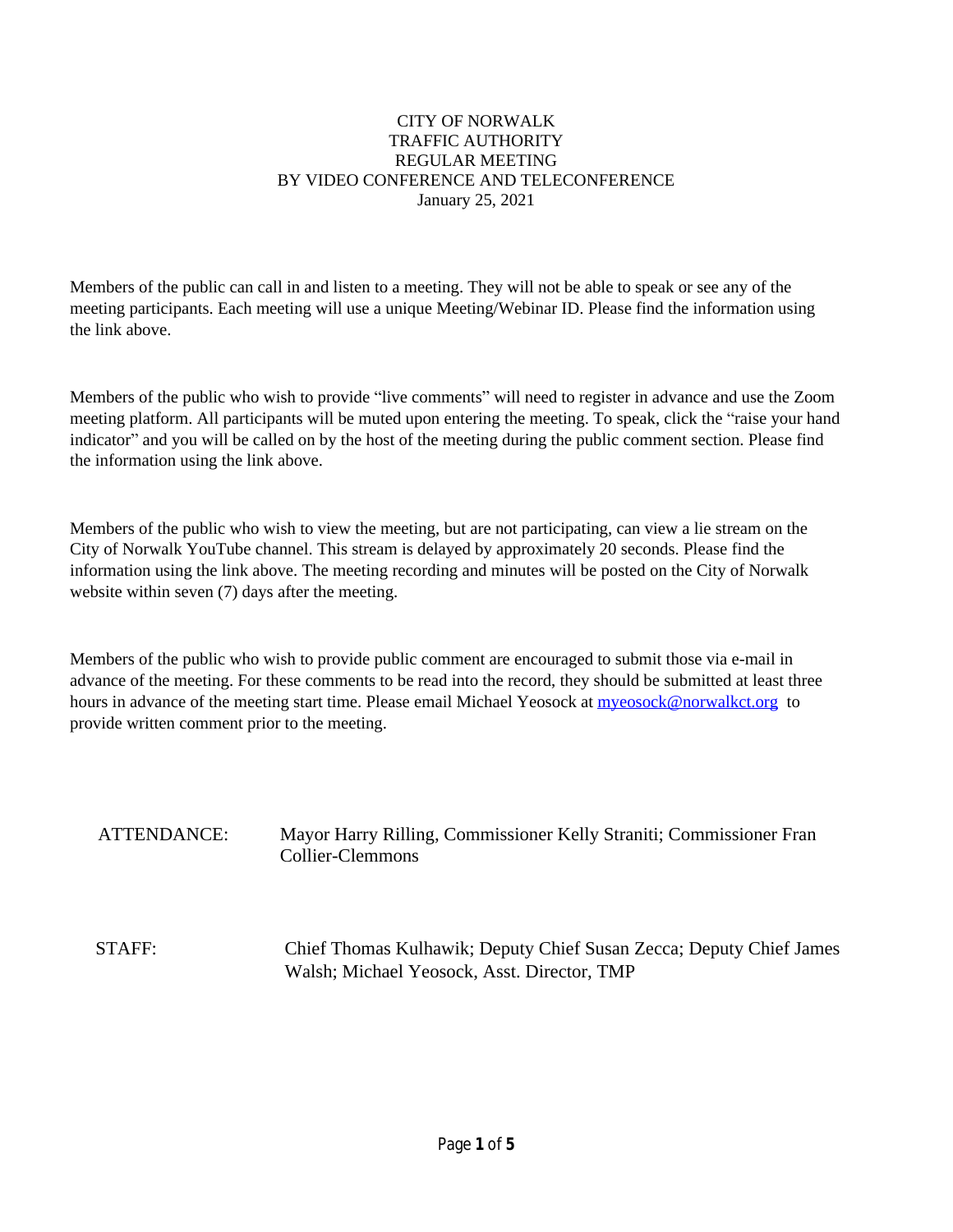Mayor Rilling called the meeting order at 4:01PM.

# **PUBLIC PARTICIPATION**

There was no public participation.

The following was submitted into the record:



Mayor Harry Rilling Mr. Michael Yeosock 125 East Avenue Mobility and Parking P.O. Box 5125 Norwalk Traffic Authority Norwalk, CT. 06856-5125 125 East Avenue

Norwalk Traffic Authority **Assistant Director of Transportation**, P.O. Box 5125 Norwalk, CT. 06856-5125

Re: Application #6-20-SP of Norden Place KB LLC for special permit approval regarding the proposed use of the eastern portion of 10 Norden Place #A in Norwalk, Connecticut for warehouse and wholesale distribution facility.

Dear Mayor Rilling, Authority Members, and Mr. Yeosock:

On behalf of the Applicant, Norden Place KB LLC, we are writing to correct a statement that was made at the October 19 and November 16, 2020 Traffic Authority meetings regarding the above-captioned application.

At those meetings, it was represented to the Authority that the proposed business-to-business warehouse and wholesale distribution facility will generate "300 additional trucks. "However, as evidenced by the Applicant's application materials, the proposed facility will have an anticipated daily trip generation of only 376 car trips and 198 truck trips (approximately 188 cars and 99 trucks) in any 24 hour period. For the Authority's reference, we are attaching to this letter the trip generation table assembled by the Applicant and previously submitted to the Norwalk Zoning Commission. As the Authority will note, the table (attached as Exhibit A) summarizes the trip generation figures for both the proposed warehouse distribution facility, and for manufacturing, office, and research and development uses, ach of which are permitted as of right in the Restricted Industrial Zone where the subject property is located.

Should the Authority have any additional questions or concerns, the Applicant will be in attendance at the January 25, 2020 Authority meeting.

Thank you for your consideration concerning this matter.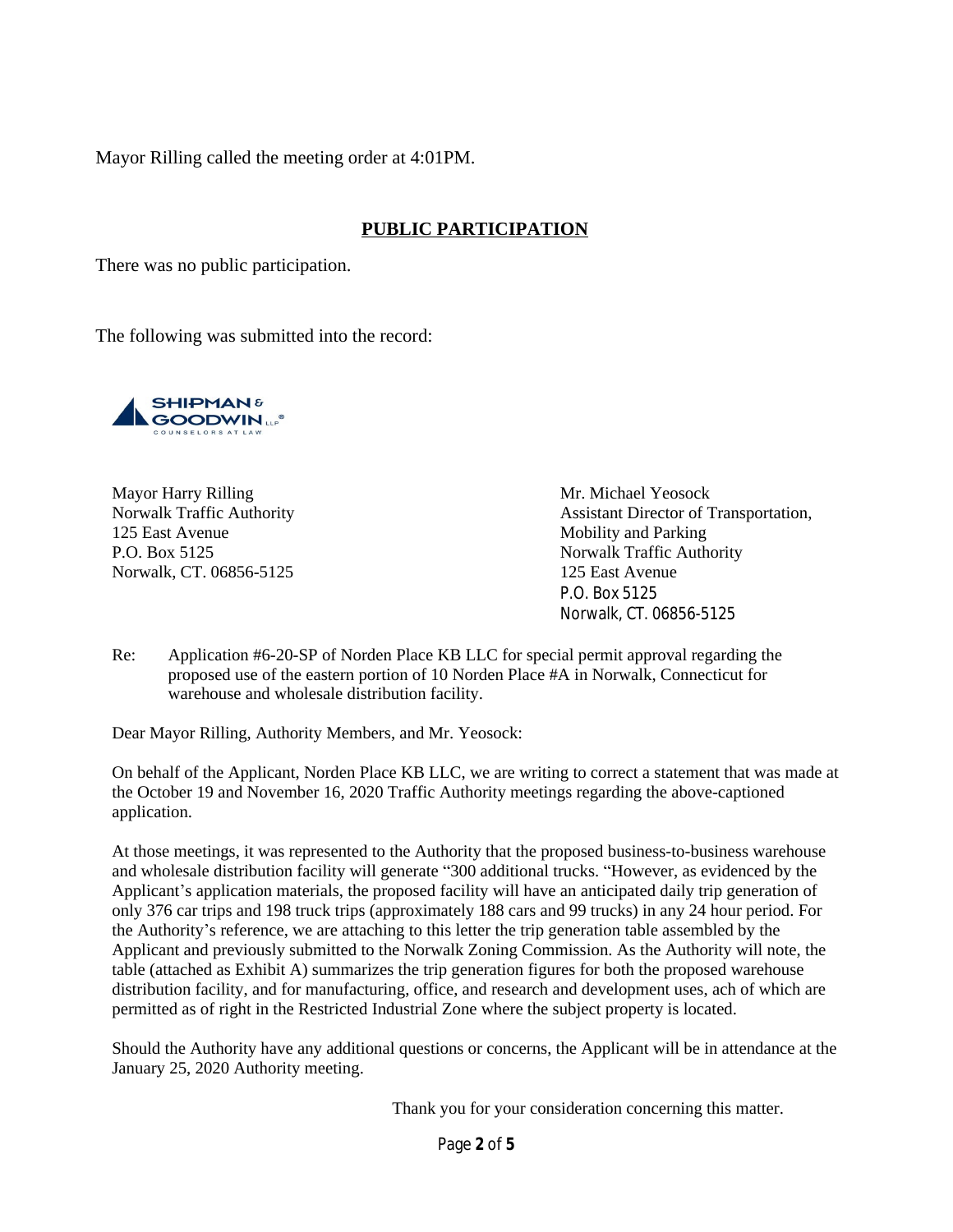Cc: Steven Kleppin, Director of Norwalk Planning and Zoning Darin Callahan, Esq., Associate Corporation Counsel, City of Norwalk

# **EXHIBIT A**<br>TRIP GENERATION COMPARISON

| Use                        | <b>AM Peak Hour</b>       | <b>PM Peak Hour</b>       | Daily                          |
|----------------------------|---------------------------|---------------------------|--------------------------------|
|                            |                           | <b>PROPOSED</b>           |                                |
| Warehouse                  | 65 (58 Cars, 7 Trucks)    | 67 (57 Cars, 10 Trucks)   | 574 (376 Cars, 198 Trucks)     |
|                            |                           | PREVIOUSLY APPROVED       |                                |
| Flex<br>(Manufacturing)    | 205 (195 Cars, 10 Trucks) | 221 (211 Cars, 10 Trucks) | 1,297 (1,142 Cars, 155 Trucks) |
| Office                     | 383 (380 Cars, 3 Trucks)  | 379 (376 Cars, 3 Trucks)  | 3,214 (3,174 Cars, 40 Trucks)  |
| Research &<br>Development* | 139 Cars & Trucks         | 162 Cars & Trucks         | 3,716 Cars & Trucks            |

\*Car/Truck Split Data Not Available

# **1. APPROVE THE MINUTES OF THE TRAFFIC AUTHORITY MEETING OF MONDAY, DECEMBER 21, 2020.**

### **\*\*COMMISSIONER COLLIER-CLEMMONS MOVED TO APPROVE THE MINUTES OF DECEMBER 21, 2020 AS SUBMITTED. \*\* THE MOTION PASSED UNANIMOUSLY.**

## **INFORMATION**

#### 1. Beauford Road speed and volume study report

Mr. Yeosock said a few weeks ago he received requests from residents regarding issues of speeding and high volumes on Beauford Road. He said a traffic counter was put out for one week and as stated in the report and the average speed was 22 miles per hour, the fastest speed was 37 miles per hour and there were 833 cars during that week but only 4% of people were traveling over the speed limit. He said staff does not see a need for anymore enforcement.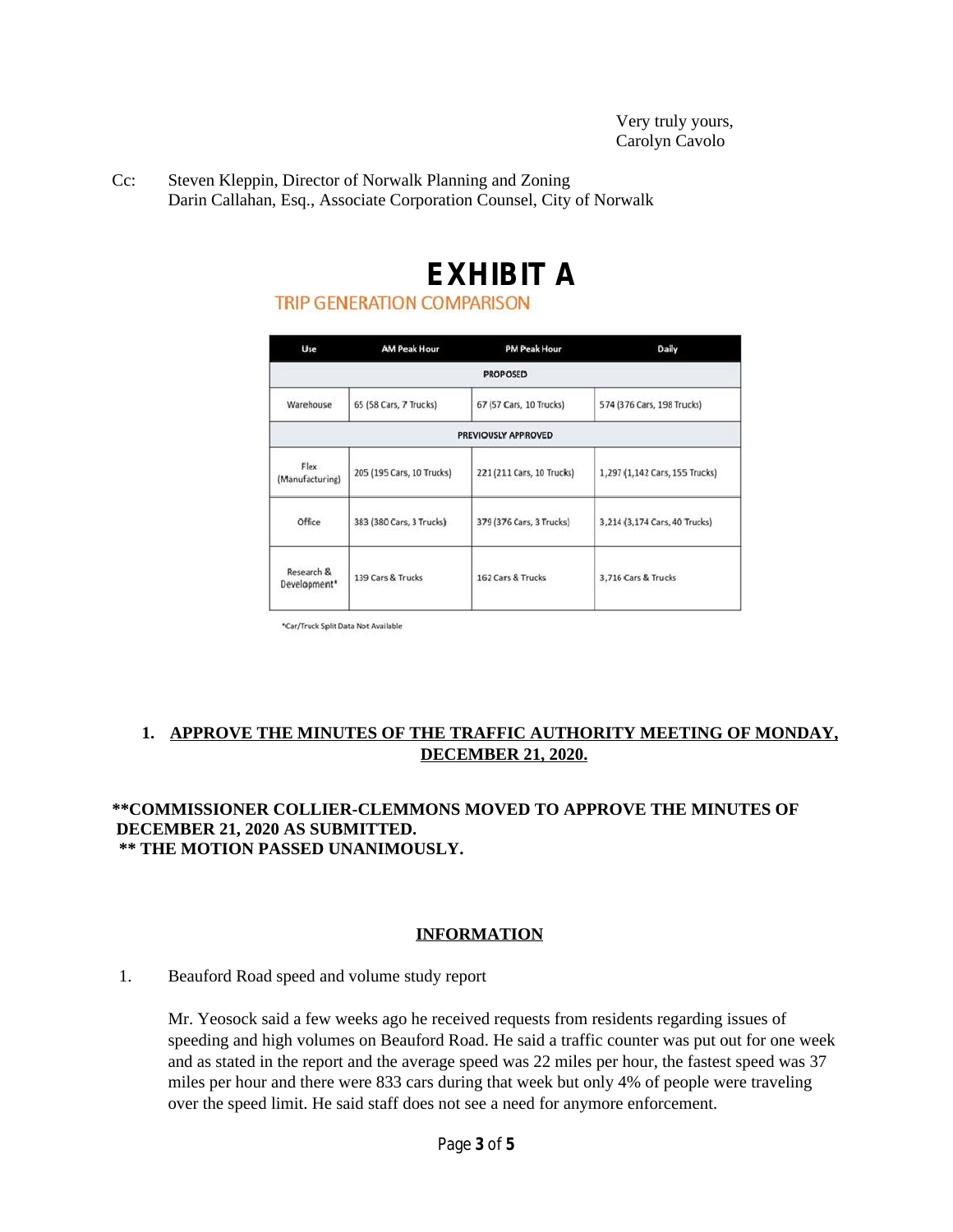2. Heather Lane- requested update

Mr. Yeosock said the new parking restrictions were applied in September and he spoke to some of the residents and it seems that everything is working out but staff will continue to monitor to see if there are any changes as the summer months approach.

Mayor Rilling said they had entertained the possibility of a one way on Heather Lane and asked if that is still being considered by the residents. Mr. Yeosock said they have not brought that up and the current parking restrictions appear to be working sufficiently at this time and have not received any complaints.

3. Transportation Master Plan- project status update

Mr. Yeosock said that four consultants were interviewed last week for the Transportation Master Plan and have selected one of the consultants and are in the process of negotiating with them and will keep the Traffic Authority updated as we move forward.

# **\*\* COMMISSIONER STRANITI MOVED TO SUSPEND THE RULES TO ADD AN ITEM TO THE AGENDA TO DISCUSS THE NORDEN PLACE LETTER THAT WAS RECEIVED STATING THERE WOULD BE NO SIGNIFICANT IMPACT. \*\* THE MOTION PASSED UNANIMOUSLY.**

Mayor Rilling said that the letter that was received had indicated there would be no significant impact to the State Highway System. He said the Traffic Authority was under the impression that just meant the State of Connecticut limited access highways, but he has since learned that it includes all state highways including Route 1, Route 136 and any state highway that is in and around the subject area. He said he is uncomfortable with the Traffic Authority stating there would be no significant impact on any State Highway System.

Commissioner Straniti said it was her understanding that we were told that the Traffic Authority should not comment on this. Mayor Rilling said the Traffic Authority will not be commenting on the application, but will be discussing the letter that states there will be no significant impact that was requested of this Authority by the State of Connecticut. He said the Traffic Authority was originally under the impression that it was just going to be the limited access highways and were asked to send a letter stating there would be no significant impact but feels where under a false impression and he thinks there could be a significant impact on the State Highway System if Route and Route 136 are being considered because both have several miles of roadway in the City of Norwalk and the surrounding communities. Commissioner Straniti said she completely agrees and she would not be in favor of the Traffic Authority sending a letter or signing a letter stating there will be no significant impact.

Commissioner Collier-Clemmons said she is also not in favor of it since it will impact all of these streets within our city so should would not be in favor stating that there would be no significant impact.